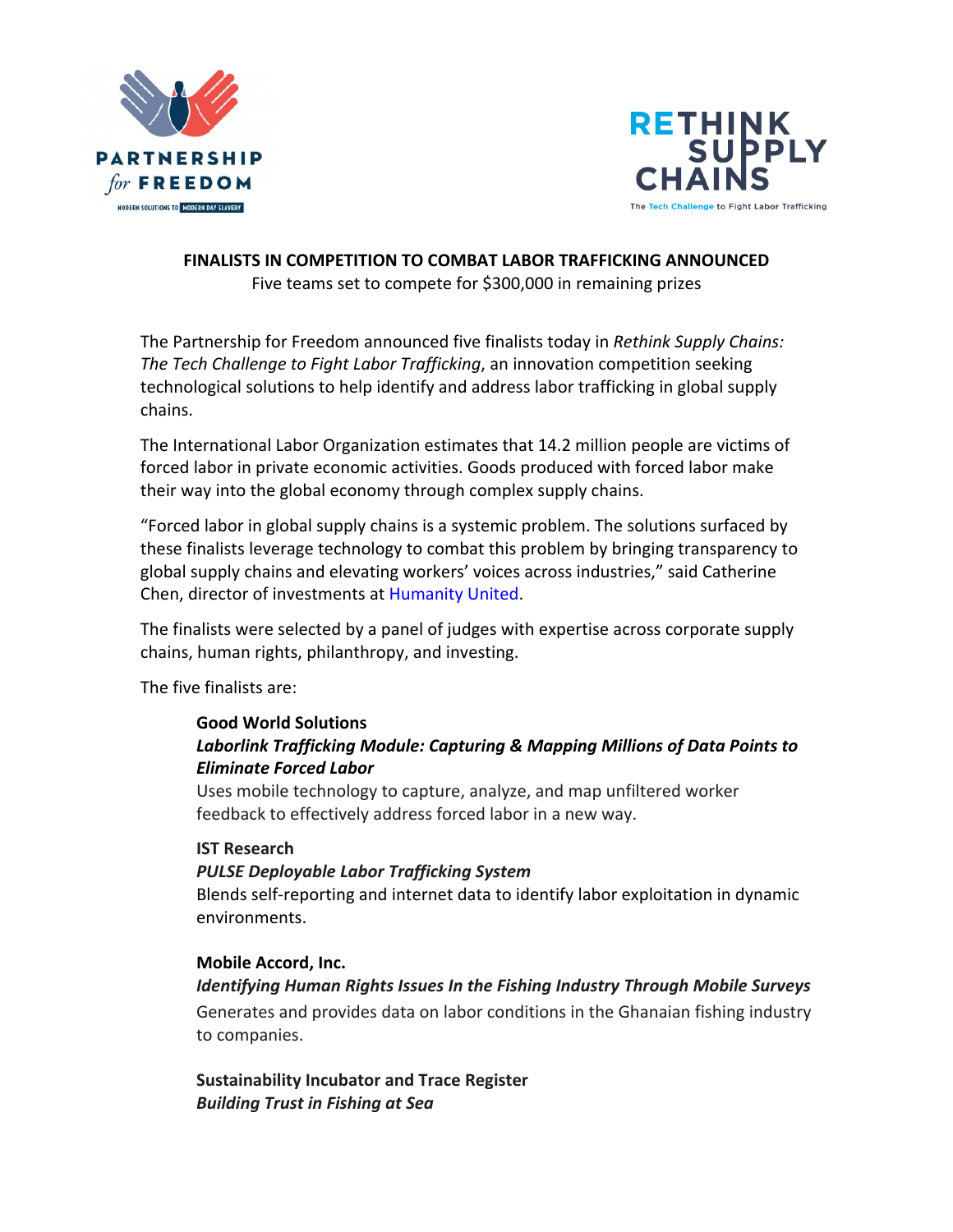A new online registry for voluntary reporting by industry of catches and onboard conditions for crews.

# **Ulula**

# **SPARTACUS: A Global Mobile Platform for Empowering Migrant Workers to** *End Slavery*

A platform to integrate information-sharing and remittance transfers to combat human trafficking and secure better jobs and higher incomes for migrant workers.

To learn more about the finalists, please visit www.rethinksupplychains.org.

Each finalist will receive \$20,000 and proceed to the Finalist Accelerator round of the competition, to further develop their proposed solutions with support from subject matter experts. One Grand Prize Winner and one Runner-Up will be announced in April 2016, and will be awarded \$250,000 and \$50,000, respectively.

The Partnership for Freedom is a public-private partnership led by Humanity United, in collaboration with the Department of Justice, the Department of Health and Human Services, the Department of Housing and Urban Development, the Department of State, the Department of Labor, Steven Spielberg's Righteous Persons Foundation, the Goldman Sachs 10,000 Women Initiative, and the Ray and Dagmar Dolby Family Fund.

Learn more at www.partnershipforfreedom.org or follow #RethinkSupplyChains on Facebook and Twitter.

## **About Humanity United**

Established in 2005, Humanity United is a U.S.-based foundation dedicated to building peace and advancing human freedom. At home and in the corners of the globe where these ideals are challenged most, we lead, support, and collaborate with a broad network of efforts, ideas, and organizations that share our vision of a world free of conflict and injustice. Humanity United is part of the Omidyar Group, which represents the philanthropic, personal, and professional interests of Pierre and Pam Omidyar. Learn more at www.humanityunited.org, @HumanityUnited and Facebook.com/humanityunited. Humanity United is part of The Omidyar Group: www.omidyargroup.com.

Logo - http://photos.prnewswire.com/prnh/20151027/281265LOGO

Logo - http://photos.prnewswire.com/prnh/20151027/281266LOGO

## CONTACT:

Tania Stewart, tstewart@mrss.com, 202-478-6174

Gloria Kostadinova, gkostadinova@mrss.com, 202-478-6151